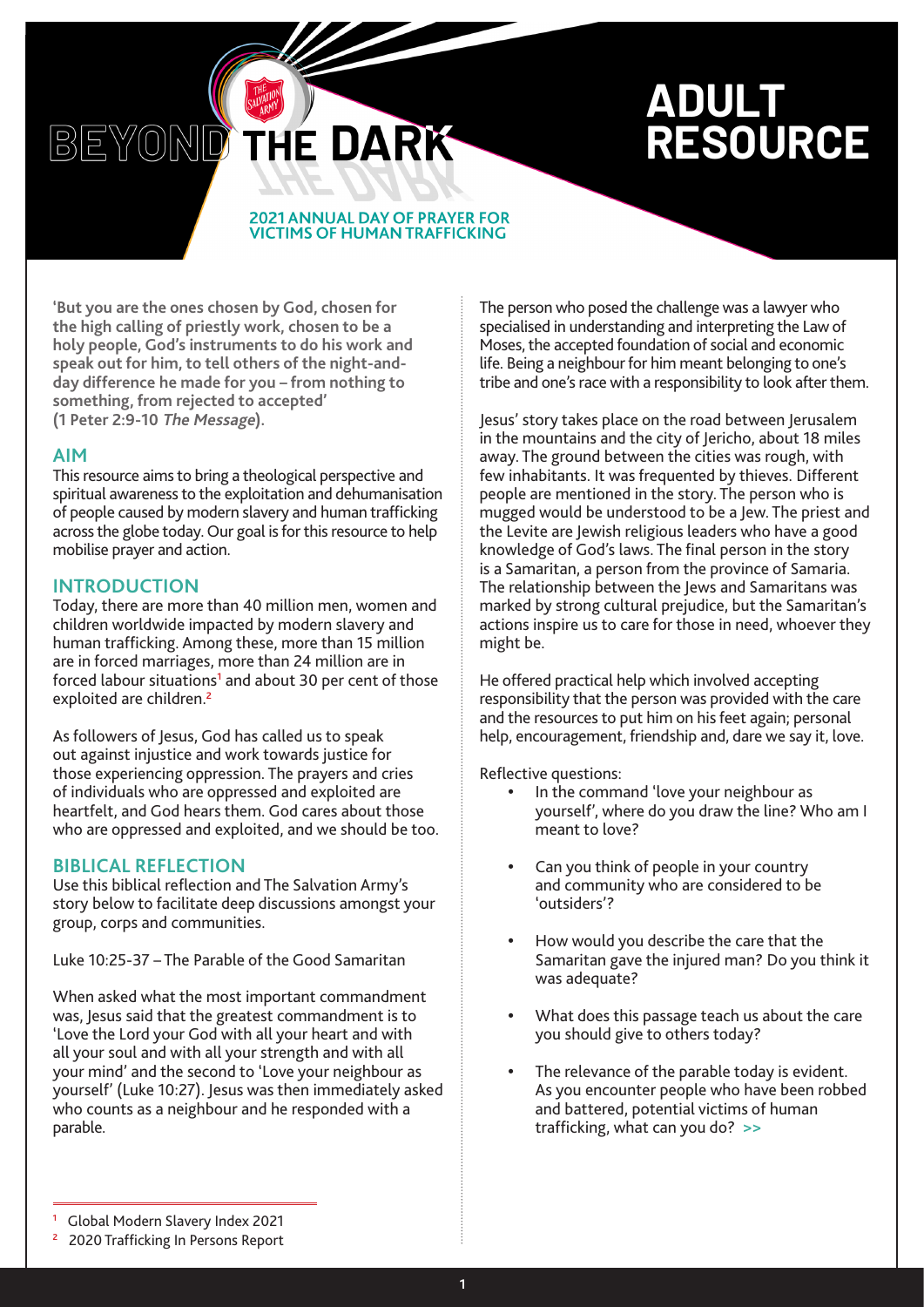# **ADULT RESOURCE**

#### **2021 ANNUAL DAY OF PRAYER FOR VICTIMS OF HUMAN TRAFFICKING**

HE DARK

# **JAPAN'S 'LICENSED QUARTERS': SALVATION ARMY STORY**

BEYOND

God has used The Salvation Army to fight for freedom since its inception. In 1900, Japan had approximately 100 Salvationists serving within the country. For three centuries, a system of licensed prostitution legally prevailed, where women and girls were being openly sold into prostitution. In 1872, an Imperial Ordinance stopped the legal selling of women and girls, yet change didn't occur automatically. Many misunderstood this new law, so instead of selling women and girls, they were loaned by friends and families to brothels throughout the country. These brothels were situated in 'licensed quarters' where thousands of women were being sold for sexual acts.

During times of crisis, such as famine, epidemic or other natural disasters, girls were forced into a life of exploitation to help their families trapped in poverty. It was seen as an act of self-sacrifice, yet many of these girls didn't realise how brutally they would be mistreated. No matter how much freedom they desired, the girls were bound to the brothel until their debt had been paid and they had authorised signatures from the brothel-keeper to show the police. The women and girls were being coerced and trafficked into a life-ordeath situation.

Commissioner Henry Bullard, who had recently taken over command in Japan, was hesitant to interfere, but eventually knew The Salvation Army had to take a stand. Commissioner Bullard summoned more than 50 officers to Tokyo who met at Kanda Corps to pray through the night asking for divine guidance on how to help these women and girls. The next morning, a group of Salvationists marched into the Yoshiwara region with a drum, spreading the news of how they had come to help free the women and girls stuck in the brothels. Though accompanied by policemen, the Salvationists were met with great opposition from men demanding that prostitution continue to be legal.

Though the battle was fierce, the Salvationists continued touring to Japan's many licensed quarters, fighting for the freedom of the women and girls within them. After many dangerous but successful invasions, an ordinance was declared on 2 October 1900 that any woman or

girl who sought to be free only needed to contact the nearest police station and state her wish. In addition to this, it made it punishable by law for any brothelkeeper or customer to make a woman stay within those quarters. Through this incredible act of faith and justice, Salvationists made a radical change in bringing freedom to women enslaved in sexual exploitation.

# **QUESTIONS TO ASK**

- How did God use The Salvation Army to help remove women and girls from the darkness of the brothels? What was the risk?
- Even if countercultural, how can God continue to use The Salvation Army today to bring rays of light to those in modern slavery and human trafficking?
- Are you aware of the realities of modern slavery and human trafficking in your country/ community?
- Does your culture support the idea of a person's right to buy sex? What can be done to challenge sexual norms that promote the notion of a person's entitlement to sex in your community/ country?
- How is God prompting you to pray for this injustice?
- How is God prompting you to take action?

# **SUMMARY**

Modern slavery and human trafficking are grievous evils, but The Salvation Army's response work is a ray of light in the midst of great darkness. Everyone, everywhere has a part to play. Just as God used The Salvation Army to free thousands of women and girls in Japan's licensed quarters in the 1900s, and as Jesus compassionately helped the Good Samaritan, he is at work today and wants to use you. **>>**